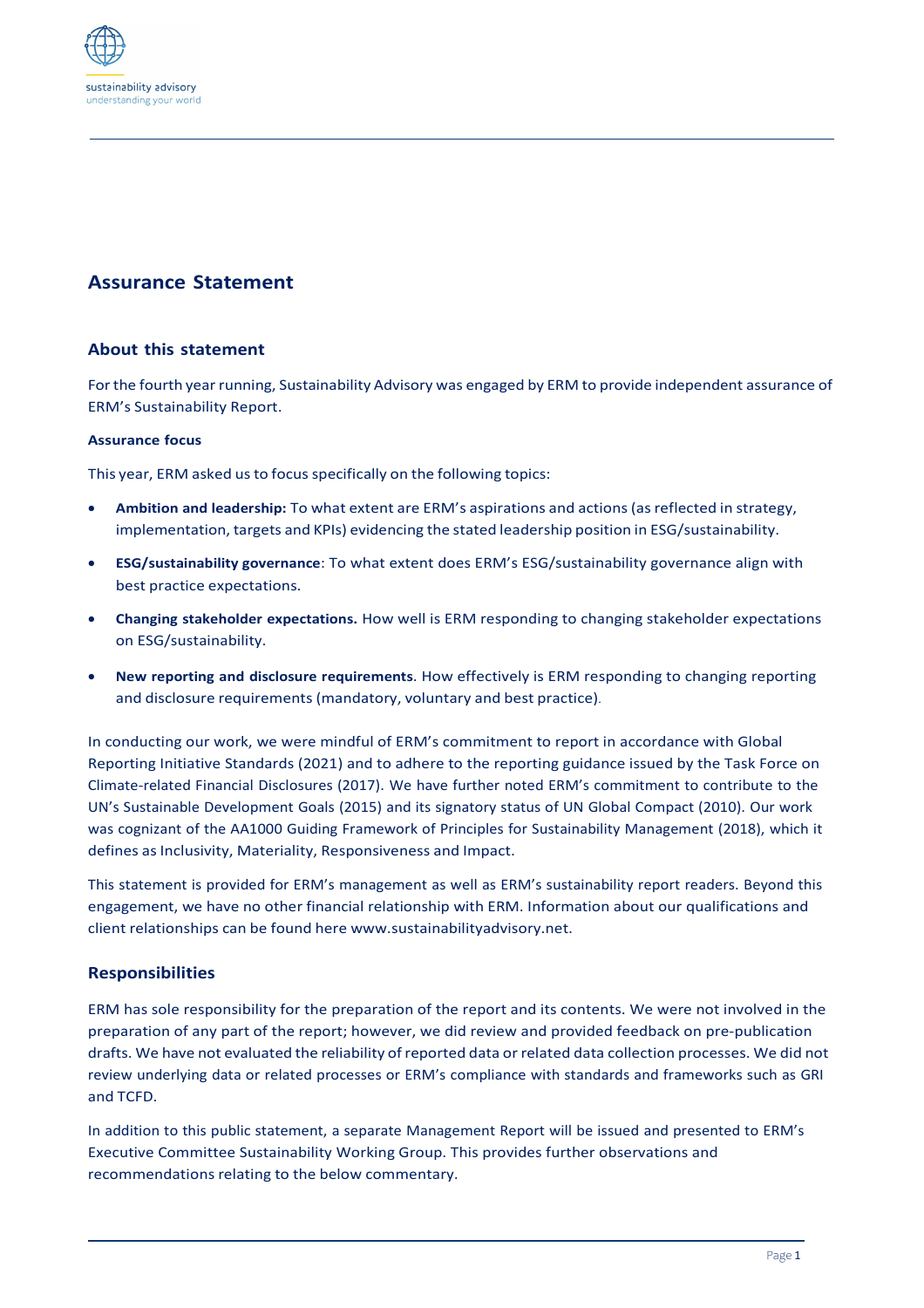

#### **How we formed our opinion**

We undertook the following activities to produce this statement:

- We reviewed ERM's processes for determining material impacts and how identified material topics were considered in strategy formation, decisions on targets and goals, management approaches to material topics and reporting on performance against them.
- We conducted interviews with members of ERM's Executive Committee, including the CEO, and key staff involved in the preparation of ERM's sustainability report. In all, 17 senior staff were interviewed.
- We reviewed and commented on drafts of the Sustainability Report as well as previously published Sustainability Reports; documentation describing ERM's approach to materiality analysis and stakeholder engagement, various sustainability related policy documents, as well as previous assurance statements and associated management reports.

## **Commentary**

The below provides our commentary with respect to the four questions ERM asked usto focus on in this year's assurance engagement.

## **Ambition and leadership – To what extent are ERM's aspirations and actions evidencing the stated leadership position in ESG / sustainability.**

The previous period saw a number of significant developments in ERM, most notably KKR, a global investment company, becoming the main owner of the Group followed by a change in leadership with Tom Reichert having been appointed as CEO.

Following the change in leadership, ERM's core ambition, itsstated purpose, of 'shaping a sustainable future with the world's leading organizations' has been reaffirmed and reinforced by a set of new commitments (see discussion about targets and goals below) and accelerated investments into, for instance, new acquisitions, development of especially climate-related and digital services and a significant recruitment drive.

However, the report's strategy section itself remains somewhat limited. Useful new content is provided in the 'Perspectives' section offering insight into how ERM perceives its sustainability context and which trends are informing its engagements with clients and the development of the Group's own strategy and programs. However, the strategy narrative continues to focus heavily on what ERM *does* rather than what ERM *stands for* as the largest 'pure play' sustainability professional service company. The firm's statement that it has adopted a leadership position ought to be further expanded on by an explanation asto what ERM considers leadership means for the firm. We believe that in the increasingly crowded market in which ERM operates such a definition is becoming more and more essential. In the absence of such a definition, it will continue to remain challenging to measure ERM's impact from its client work or to define robust criteria for client and project selection – both of which ERM, and many of its stakeholders, have identified as key priorities for the firm.

For the first time, ERM has elevated the ESG concept to the same level of prominence as sustainability. Going forward, it would be helpful for the reader to gain a deeper understanding how ERM understands the difference between these two notions, including any different drivers behind them for ERM.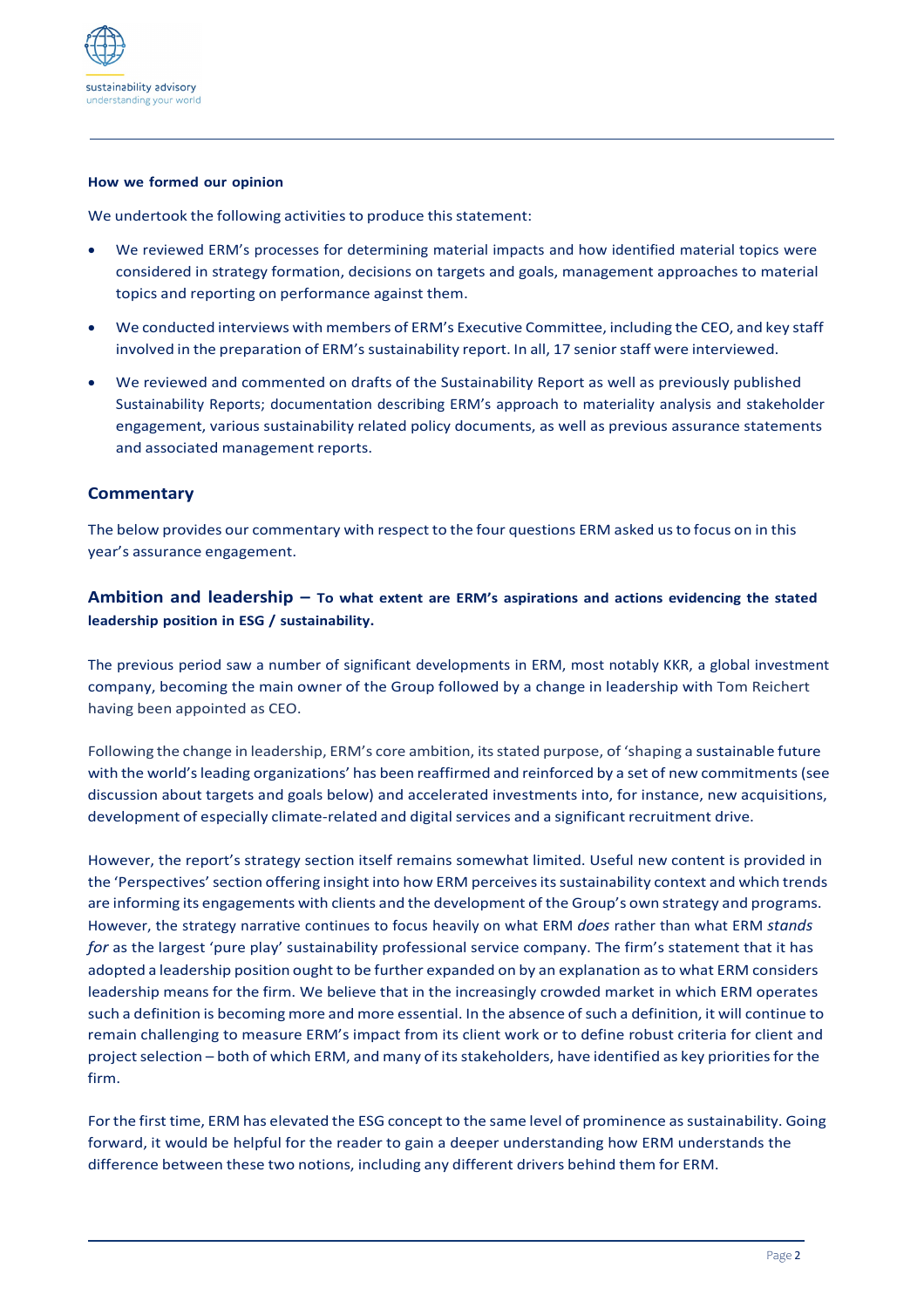

Following a full materiality analysis(see further below), ERM also reviewed its annual targets and longer-term goals. All targets and goals from previous year were recommitted to, and in many cases, performance expectations raised higher. Commendably, formal targets and goals were set to enhance ERM's measurement ofsustainability impact from client work; integration of ESG criteria into Executive and Partner performance management system; and, continued development and implementation of revised approach to client and project selection.

To strengthen its commitment to its people, ERM introduced new talent development, well-being and DE&I -related targets and goals. In a post-covid work environment where competition oversustainability and ESG talent is getting increasingly intense, employee retention and attraction remain among the most critical success factors for ERM. Coupled with competitive HR hygiene factors, the ability to differentiate and maintain a credible and inspiring sustainability driven employer brand will remain fundamental to that success.

**ESG / sustainability governance –** To what extent does ERM's ESG / sustainability governance align with best practice expectations.

Following the change in ownership, a number of governance changes have been implemented. KKR is now strongly represented on the Board, occupying more than half of the seats, including chairmanship. Sustainability is now formally represented on the Board by the Global Director of Services, Brand and Communications; and a new ESG Risk and Sustainability Steering Group has now been set up. The Steering Group consists of a mix of Board and Executive members, representatives from KKR and ERM executives representing brand, risk and though leadership.

In March 2022, the Board updated ERM's Corporate Governance Principles and Terms of Reference to reflect the Wates Corporate Governance Principles for Large Private Companies (2018). The document is anchored around ERM's business purpose and values (as described in the report) and it formalizes the Board's oversight for sustainability and ESG performance.

Targets and goals aligned with best practice sustainability governance have been committed to, including development and integration of ESG criteria into the Executive Committee and Partner performance management system (FY23 target) and for all line managers (FY26 goal). Further, a goal has been set to increase transparency of Board ESG metrics.

For some time now, in our view, risk management has been under-resourced. This is now in the process of being addressed. Following a comprehensive enterprise risk assessment exercise during the period, a new management role of Global Head of Risk has been created. Beyond typical tasks for such a role, their responsibility includesthe further development of a structured processfor assessing ERM's client and project portfolios against the firm's ESG commitments.

At the more operational level, ERM has continued its efforts to embed management of sustainability issues into regional level management structures and processes. This is evident, for instance, in how responsibility for DE&I has been further integrated into Business Unit level responsibilities and targets. At Group level, a new Global Head of DE&I has been appointed, they in turn are now supported by senior DE&I Leads at Business Unit level as well as 18 Employee Resource Groups across the regions.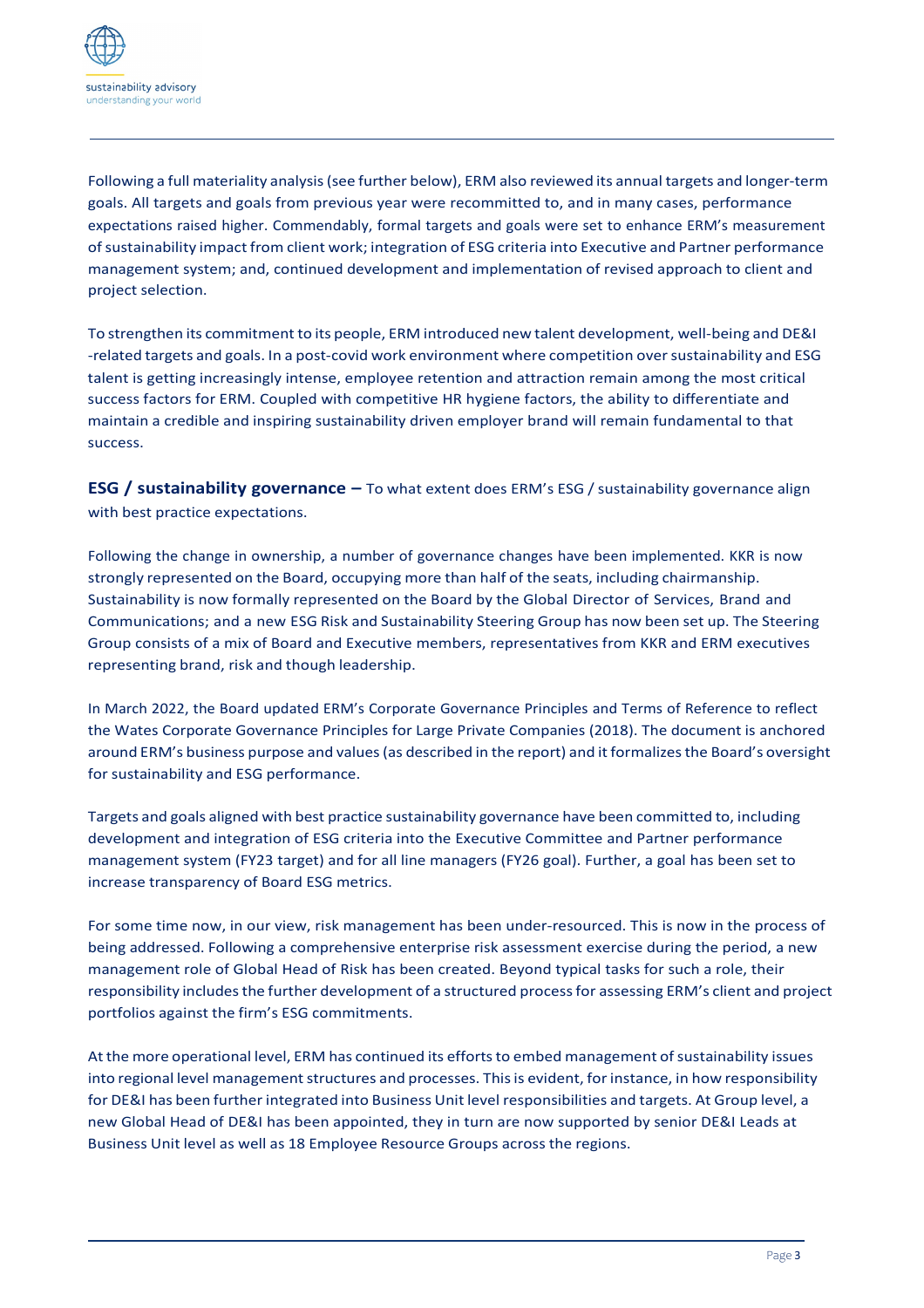

# **Changing stakeholder expectations – How well is ERM responding to changing stakeholder expectations on ESG / sustainability.**

ERM identifies the following as its key stakeholders: clients, senior management and partners, employees, lenders and investors, contractors and suppliers, industry peers, thought leaders and academics, nongovernmental organizations, and community members.

The report provides detail on how ERM engages with various stakeholders as part of its on-going management processes and as part of the development of the report and related materiality assessment. The report highlights key issues raised by different stakeholder groups and points to related response from ERM. The report and the supporting materiality assessment methodology paper further elaborate on how stakeholders have been engaged specifically to inform report content and the review of ERM's material topics.

In general, ERM's responses to changing expectations appear reasonable. New and on-going topics such as DE&I performance, client and project selection criteria, and increased ESG disclosure expectations have been acknowledged and, in most cases, disclosures have been enhanced and / or new targets and goals committed to. Further evidence ofstakeholder responsivenessis provided by ERM's decision to expediate its materiality assessment cycle to ensure that rapidly evolving stakeholder expectations are identified in a timely manner. The report would, however, benefit from further inclusion of these 'voices' – for instance, additional referencesto employee survey results or direct quotesfrom key stakeholders would add color and nuance to the current disclosures.

We continue to encourage ERM to increase the visibility of two increasingly significant stakeholder groups, namely employeesfrom recent acquisitions and subcontractors. Both groups are material in both number and importance.

**New reporting and disclosure requirements** – How effectively is ERM responding to changing reporting and disclosure requirements(mandatory, voluntary and best practice).

ERM has made a formal commitment to leading sustainability reporting related standards and guidelines, chief among them Global Reporting Initiative (GRI), the Task Force for Climate-related Financial Disclosures (TCFD) and UN Global Compact.

As referred to earlier, to respond to changes in both the internal and external environments, ERM expediated its 3-year materiality assessment cycle and carried out a full analysis to ensure continued alignment with expectations. In doing so, ERM wanted to ensure that its assessment methodology aligned with GRI's revised requirements to determining material impacts and considered the concepts of 'double materiality' (from the proposed European Corporate Sustainability Reporting Directive, CSRD) and 'dynamic materiality' (as advocated by e.g., World Economic Forum).

The assessment led to a revised set of material issues and to ERM's first effort to identify and define its impacts according to GRI and CSRD guidance. Thisis a good step forward. However, the assessment would benefit from more explicit differentiation between 'single materiality' (inside out) and 'double materiality' (outside in) impacts and their level of significance. Further specificity on double materiality would also serve